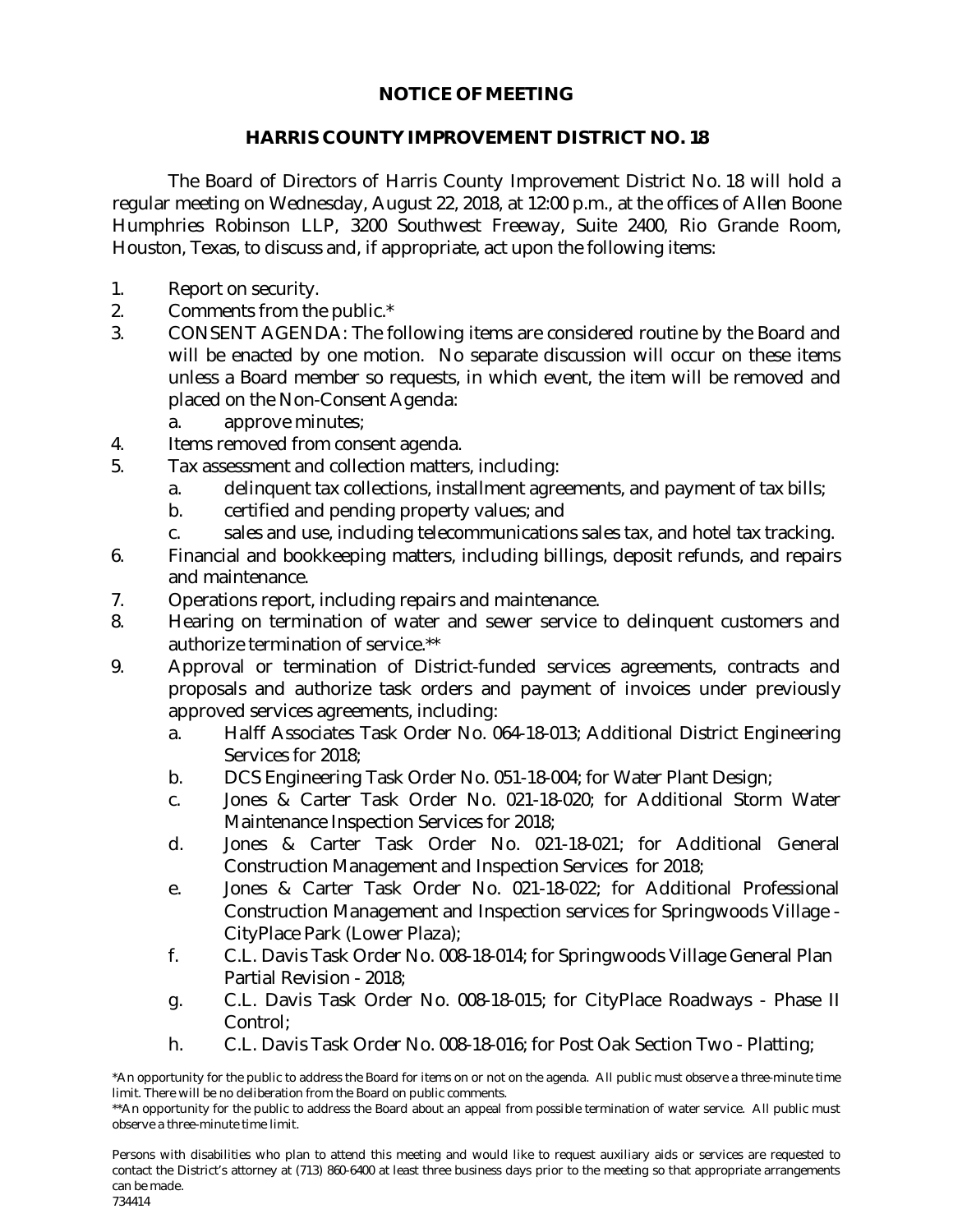- i. C.L. Davis Task Order No. 008-18-017; for Springwoods Village Energy Drive Extension – Platting; and
- j. Conduit Purchase Agreement with PS Lightwave/Phonoscope.
- 10. Deeds and easements, including:
	- a. Special Warranty Deed to Springwoods Realty, Inc. (abandonment of Spring Pine Forest connector to Grand Parkway);
	- b. Amendment to Maintenance Declaration (Spring Pine Forest Drive, Phase II); and
	- c. Abandonment of drainage easements within Drainage Corridor No. 1.
- 11. Engineering matters, including:
	- a. approve plans and specifications and authorize advertisement for bids or solicitation of proposals, if any;
	- b. review bids/proposals, award contracts, and approve letter financing agreements;
		- i. Texas Wall Landscape, LLC Springwoods Village Parkway Drainage Maintenance;
		- ii. Texas Wall Landscape, LLC Energy Drive Drainage Maintenance;
	- c. approve pay estimates, change orders, quantity adjustments and final acceptance, and direct engineer to notify insurance company of acceptance, as appropriate;
	- d. Audubon Grove (Costello/Kenneth Lamb Construction);
		- i. Pay Estimate No. 9 and Final;
		- ii. Change Order No. 4 (Sidewalk, wheelchair ramp and restripe);
	- e. CityPlace Park (Lower Plaza) (Jones & Carter/Texas Wall & Landscape;
		- i. Pay Estimate No. 5;
	- f. CityPlace Park Bridges (Jones & Carter/MoBill Contractors);
		- i. Pay Estimate No. 2;
	- g. Median Lighting Extensions (Jones & Carter/McDonald Municipal & Industrial); i. Pay Estimate No. 5;
	- h. CityPlace Landscape Improvements Phase II (Jones & Carter/Shooter & Lindsey);
		- i. Pay Estimate No. 7;
		- ii. Change Order No. 2 (Streetlight Grounding, Hydro Excavation, Expansion Joint, East Mossy Pavement);
		- iii. Quantity Contract Adjustment No. 3 (Match Field Quantities);
	- i. storm water quality permits and other storm water issues, including renewal of permits, if any;
	- j. other engineering items/reports; and
	- k. pending and active construction contracts.
- 12. Report regarding development in the District.
- 13. Management and recreational facility report, including general operations report, recommendations regarding solicitation, award and/or termination, if applicable, of ongoing maintenance, management and repair contracts and update regarding pending FEMA and NRCS reimbursements.

Persons with disabilities who plan to attend this meeting and would like to request auxiliary aids or services are requested to contact the District's attorney at (713) 860-6400 at least three business days prior to the meeting so that appropriate arrangements can be made.